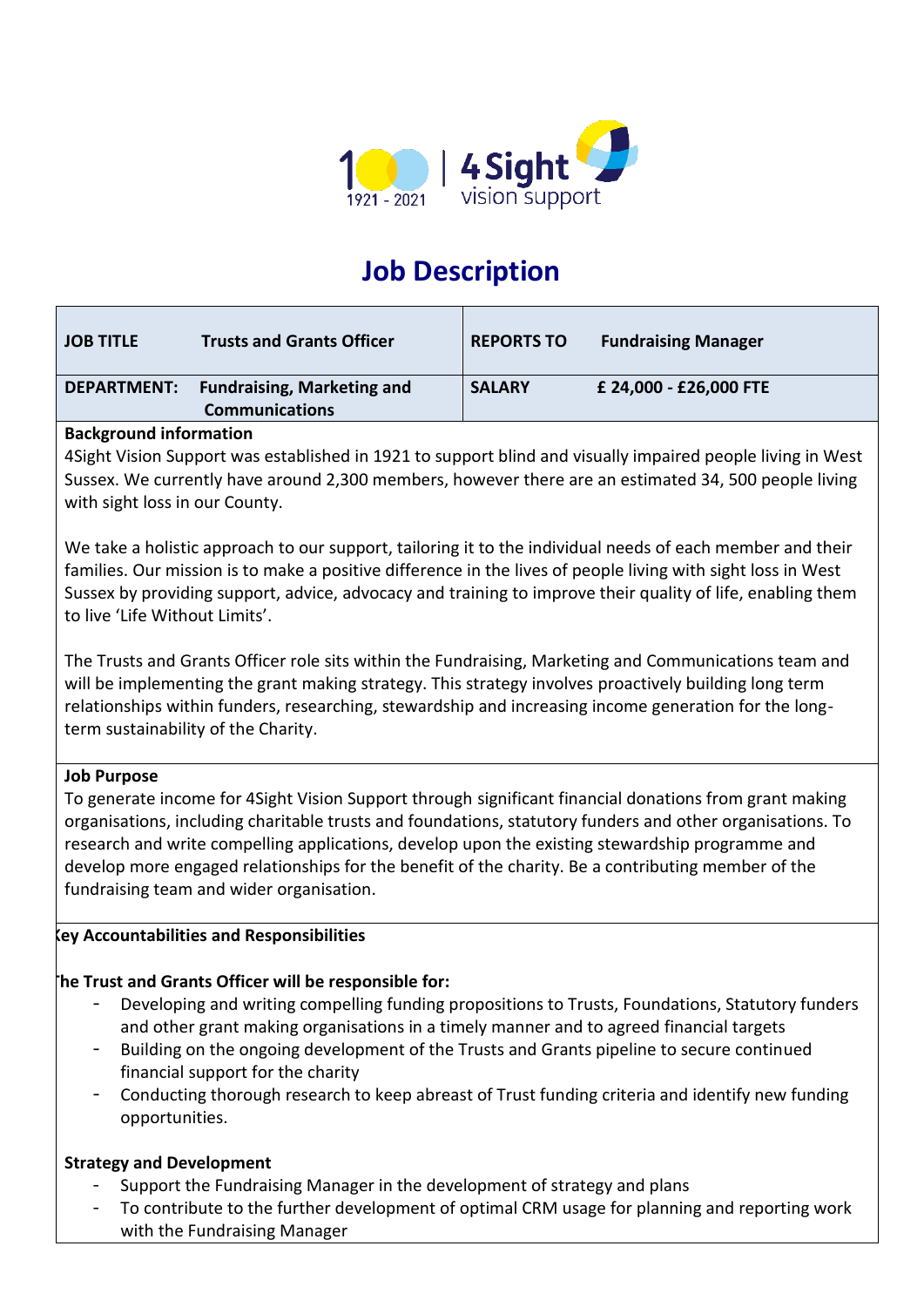To liaise with key colleagues to ensure fundraising makes the most of existing opportunities and is focused on areas of need

# **Trusts and Foundations**

- Effectively manage, maintain and build on the existing trusts pipeline used for research, planning and forecasting
- Effectively manage and steward trust funder relations to meet reporting requirements and ensure continued support
- Use a variety of resources to research and maintain up to date information about warm funders, analyse and assess appropriateness of applying to cold and lapsed funders
- To work with colleagues internally to develop interesting and compelling funding proposition and support with the implementation of evidence gathering processes
- Represent 4Sight Vision Support by actively participating in trust and foundation networking and discussions in person and online, with other charities and the Visionary network

#### **General**

- Work closely and collaboratively with the wider Fundraising Team and contribute to other areas of fundraising
- Work closely and collaboratively with the wider organisation
- Represent 4Sight Vision Support at external events online and face to face

# **Key Working Relationships**

**Trusts and Foundations** who support 4Sight Vision Support

**Frontline services team** - working with these teams to match funder opportunities with frontline service development needs, develop new, and regularly review, current case for support documents, obtain testimonials, statistics and client stories to inform proposals

**Fundraising, Marketing and Communications –** effectively work alongside and collaboratively with other teammates in support of maintaining existing and securing future support

**Membership Services –** effectively work alongside membership services to ensure consistent messaging and stay in touch with our members needs and stories

**Finance** – work with the finance team to ensure financial information is up to date, budgets are accurate for funding proposals and funds and grants are correctly allocated

| <b>Job Scope</b>                                      |                                                                                                                                                                                                                                                       |
|-------------------------------------------------------|-------------------------------------------------------------------------------------------------------------------------------------------------------------------------------------------------------------------------------------------------------|
| <b>Decision making level</b>                          | Able to make decisions on appropriate trust and foundation support in<br>$\bullet$<br>collaboration with the Fundraising Manager<br>Workload management $-$ this role requires the post holder to generate<br>$\bullet$<br>and develop their own work |
| <b>Financial resources</b>                            | Contribute towards reaching the annual trust and foundation income<br>$\bullet$<br>target                                                                                                                                                             |
| <b>Other resources</b>                                | Responsible for development of a pipeline and recording up to date<br>٠<br>information on the fundraising database                                                                                                                                    |
| <b>People management</b>                              | N/A                                                                                                                                                                                                                                                   |
| Legal, regulatory and<br>compliance<br>responsibility | To keep up to date on relevant regulatory and compliance requirements,<br>$\bullet$<br>e.g. Code of Fundraising Practice, General Data Protection Regulations,<br>Gift Aid                                                                            |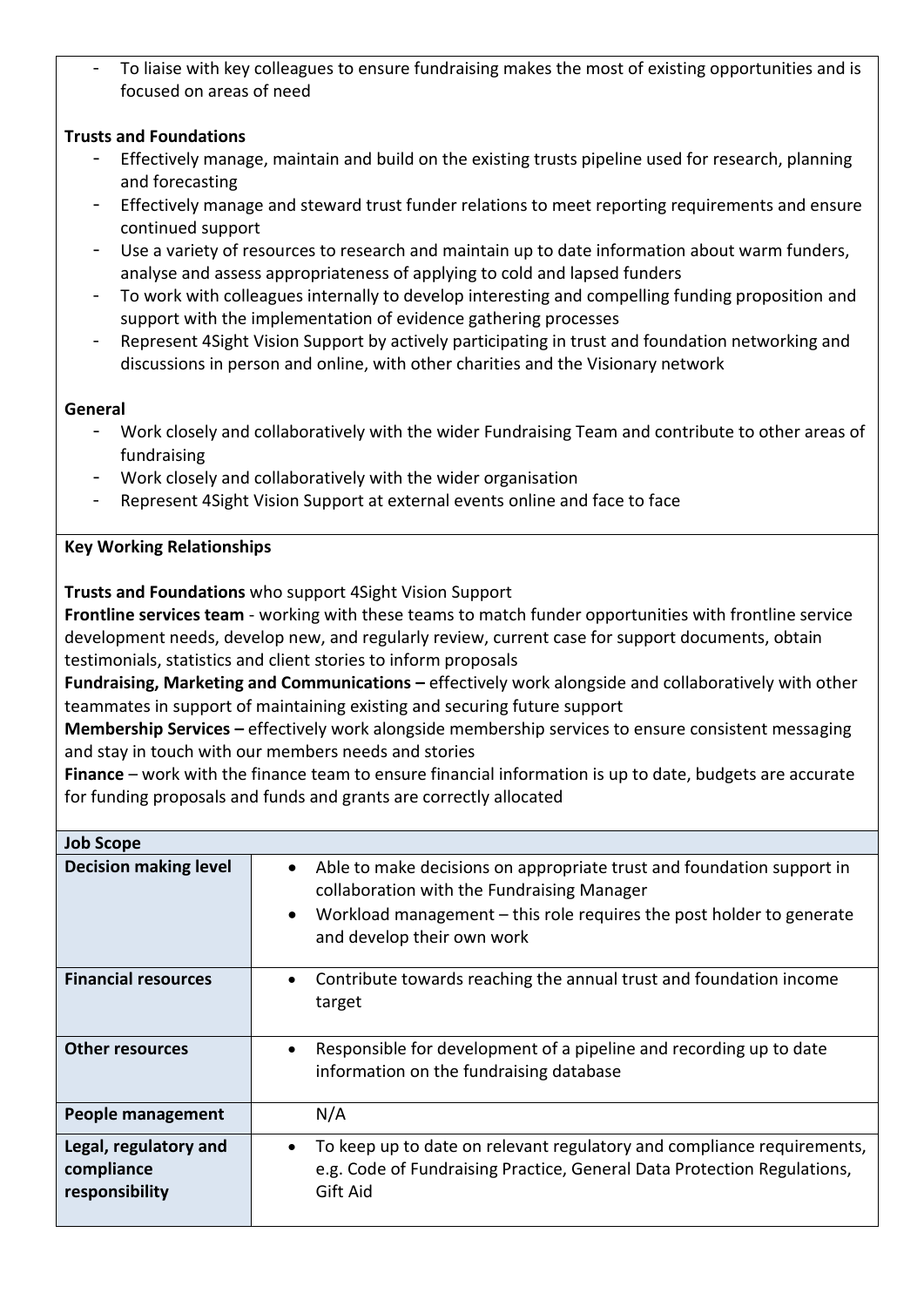#### **Person Specification**

#### **Knowledge, qualifications and experience**

- Experience of fundraising from trusts and foundations, desirable
- Relevant fundraising qualification or experience equivalent to a degree qualification, desirable
- Experience of broader fundraising disciplines, desirable

#### **Skills and abilities**

Essential:

- Excellent oral and written communications skills
- Ability to develop and nurture relationships with a variety of audiences
- Able to promote and develop ideas in line with the 4Sight Vision Support service development
- Able to proactively plan and manage a varied and busy workload
- Have commitment and a conscientious approach to work with attention to detail
- Be flexible and capable of using initiative, tact and discretion
- Strong team worker and self-motivator

Desirable:

- Experience in monitoring budgets, regular variance reporting, reforecasting and planning contingency action to achieve financial targets
- Experience of delivering presentations and pitches

#### **Other:**

Disclosure and Barring Service (DBS) and Independent Safeguarding Authority check required: Yes / No

# **Place of work:**

• We offer a very flexible approach to working days, hours and location, including term-time only – which could change week to week if required

#### **Other:**

- The above is intended to provide a clear but concise statement of the present main tasks and activities of the job. It is not an exhaustive list of all responsibilities and activities required. The holder of this position is required to respond with a flexible approach when tasks arise which are not specifically covered in this job description and which are subject to any reasonable adjustments under the Disability Discrimination Act.
- Strict adherence must be applied to information held under the General Data Protection Regulations (Data Protection Act 2018) and specifically, but not restricted to, the Charity's policies covering Equality and Diversity, Adult and Child Safeguarding and Health and Safety.

#### **Values**

As staff and volunteers of 4Sight Vision Support, we pride ourselves on a common set of values which steer our behaviour. Each and every team member will conduct themselves with our values at the forefront of everything we do.

# **Standards and Expectations**